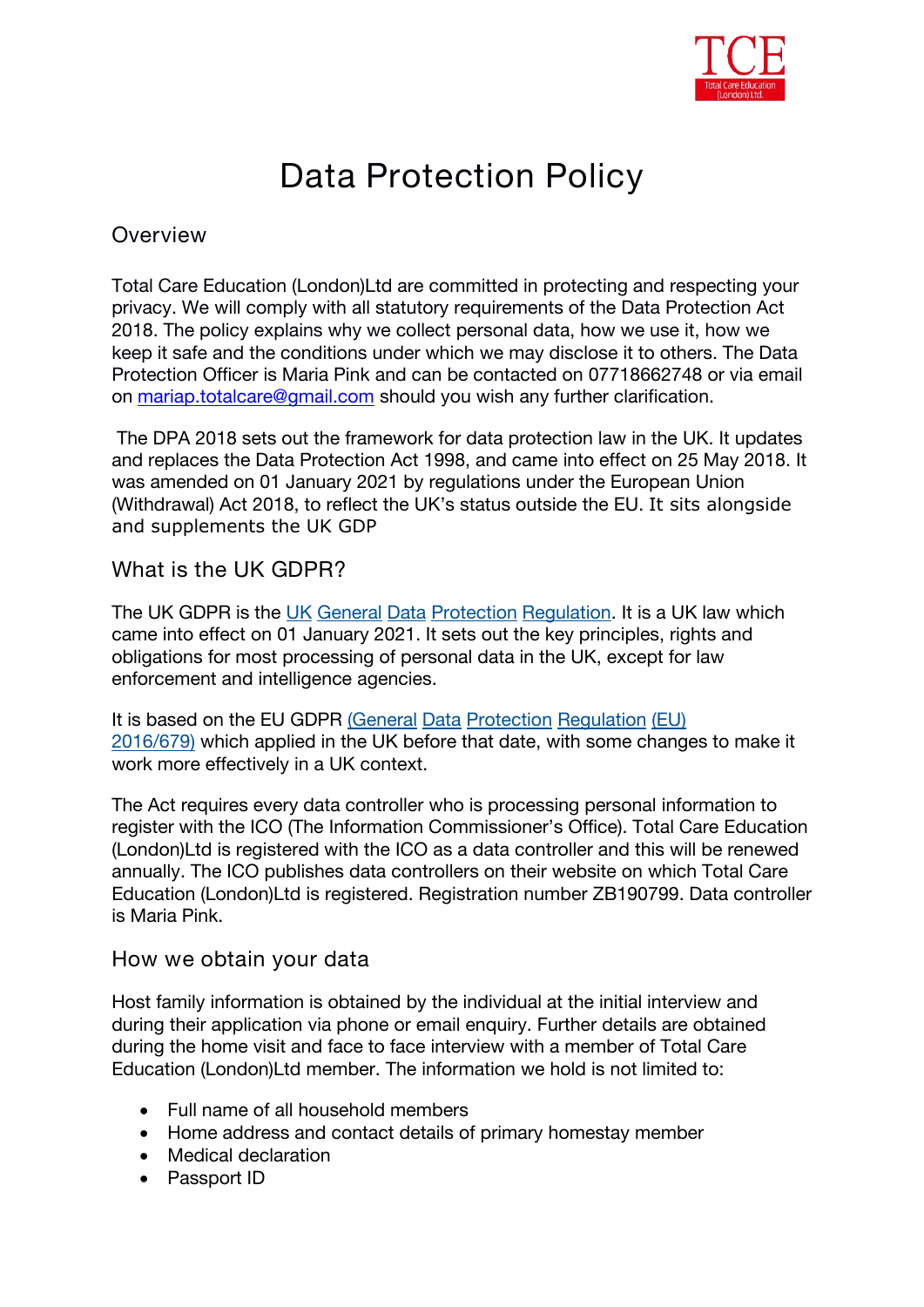

- Proof of abode
- DBS information if current
- Photos of homestay property
- Proof of Gas safety certificate

Student information is given to us by an agency we are sole partners with that have been instructed by parents. The information we hold is not limited to:

- Passport information
- ID page of passport
- Full name and address of parents
- Consent letter with details of parents and student
- Full contact details
- Full medical information
- Full details of school

# **Who we share your data with**

Total Care Education (London)Ltd treat all data we hold as confidential and treated with discretion. Host family data is shared with the school and parents and Social Services if the student is under the age of 16 and will be with the host family for more than 28 days. Data may also be shared in cases of medical emergency, where we deem there to be a Safeguarding risk, with local services such as medical or social care.

Total Care Education (London)Ltd never share information with a 3<sup>rd</sup> party without permission.

#### **How we store your data**

- All scanned documents are stored in a password protected system
- A dedicated filling system for each individual (students/homestay) keeps physical documents safe
- Any other form of information is stored securely in our database

# **Period information is kept**

- We retain information for students under our guardianship for the length of time the student is with us plus 7 years
- If a host family is no longer hosting for Total Care Education (London)Ltd. The information is removed from our system and archived for 7 years
- After 7 years of inactivity, the information for student or host family is automatically removed

Non sensitive material such as email addresses are transmitted normally over the internet which can never be 100% secure. While we strive to protect your personal information we can not guarantee the security of any information transmitted to us by you and you do so at our own risk.